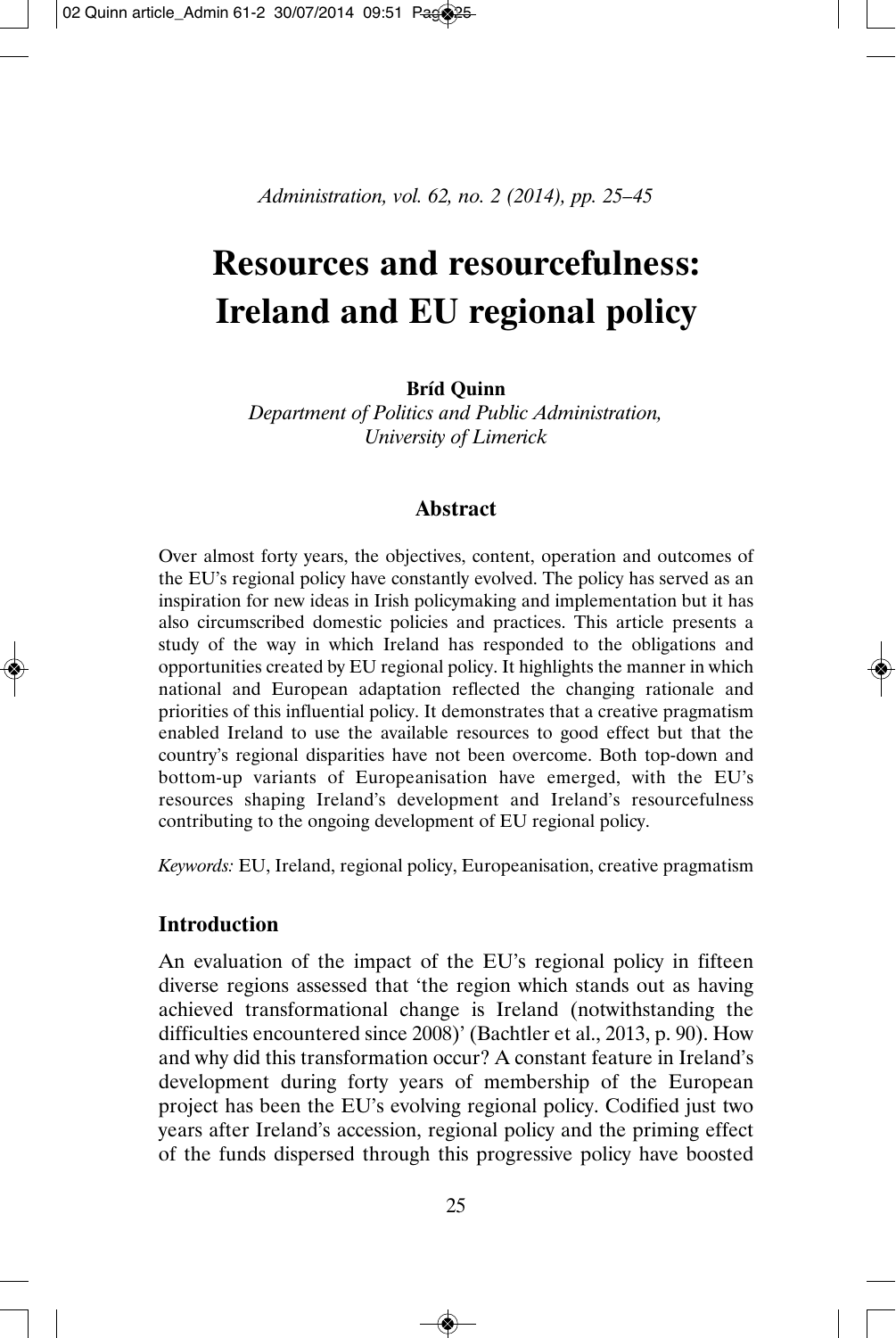Ireland's development in different ways at different stages. The coincidence of Europe's need for policy development for its regions with Ireland's need for effective regional development created a synergy that was fortuitous and far-reaching. The interactive regional policy processes served not only as a source of funding and stimulator of investment at sub-national level but also as a means of empowerment and a channel through which to influence policy.

In all member states, regional policy led to incremental change in practices, policies, relationships and institutional architecture. But for Ireland these changes were profound. This article outlines and critically assesses almost forty years of development in the EU's regional policy and the manner in which Ireland responded to that policy's inherent opportunities and obligations. It begins by reviewing the economic and political justifications for regional policy in the EU. An overview of the development of EU regional policy is then provided before analysis of its impact on Ireland during various phases of policy evolution.

# **Conceptual insights**

The persistence of developmental differences within and between countries has perplexed politicians, economists, sociologists and political scientists. Varying patterns of regional development have been interpreted and theorised. Within the European Community (EC), the regional debate has taken place on two platforms – the economic platform, with convergence/divergence being the main issue, and the political one, with the role and relationships of national, subnational and supranational levels of governance being the focus of debate. The dominant discourse at different phases has shaped EU regional policy. In the early stages of European integration, it was widely believed that market integration would lead to convergence and cohesion, and that the utilisation of resources would lead to a reduction in disparities (Harrop, 1996), but the reality of the EC did not replicate the assumptions of this standard international trade theory. Keynesian growth centre theories, based on the work of Perroux (1950), were posited by other economists who advocated a type of regional policy which would lead to a growth centre approach, an approach which was strongly advocated in Ireland during the late 1960s and 1970s. At other stages, the economic emphasis, both within the EU institutions and within the individual member states, has been on promoting indigenous development. This contrasts with the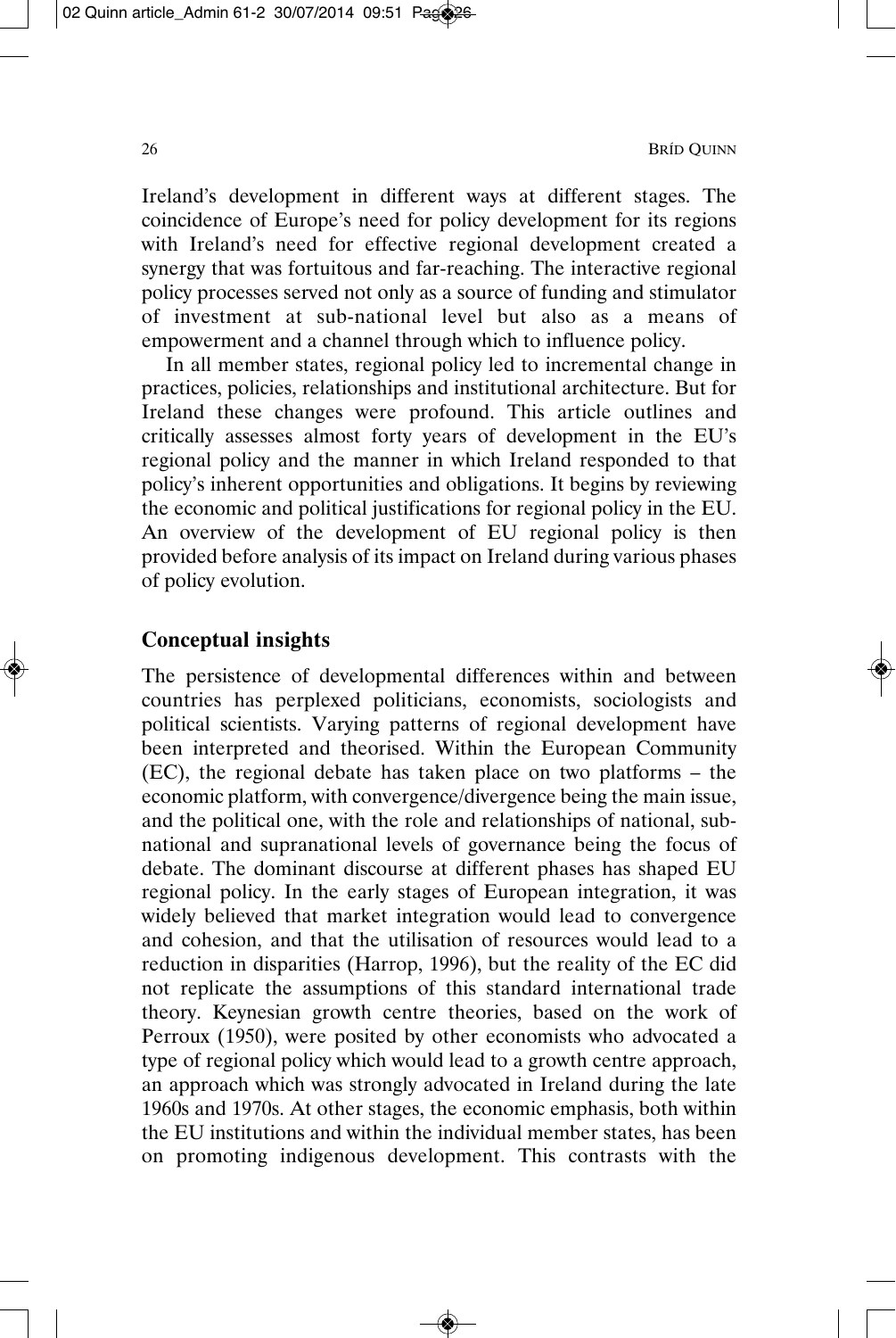approach which focused on attracting foreign direct investment (FDI), an approach repeatedly advocated in Ireland. Recent developments have been influenced by the 'new economic geography', culminating in the place-based approach advocated by the Barca report (2009). The place-based approach emphasises the significance of geographical and institutional contexts and the importance of targeting interventions to specific places rather than sectors.

The degree of popularity and acceptance of these various economic theories determined to a large degree the Community's approach to regional policy over the years. The economic approach was also influenced by the changing composition of the Community and the different sets of problems that absorption of the new member states posed; for example, the accession of Ireland and the UK in 1973 widened the regional disparities within the Community, the inclusion of Spain and Portugal necessitated adjustments in the agricultural domain, while the accession of the Nordic member states led to a need to tackle the problems of sparsely populated regions. EU regional policy was again adjusted to overcome structural and capacity problems after the 2004 and subsequent enlargements.

Similarly, the political dimension of the Community's approach to regional policy has altered over the years. The gradual change from a strongly intergovernmental approach to a multilevel governance approach has influenced EU attempts at dealing with regional diversity and has led to an ever-changing array of actors, networks and approaches. Within the discourse of intergovernmentalism, national governments were assigned the dominant role, with sub-national actors perceived as minor players directed by their governments (Hoffman, 1966; Moravcsik, 1993). Functionalist and neofunctionalist theorists focused on the role of the supranational institutions in the process of institutional innovation and paid little attention to sub-national bodies. The preoccupation was with transnational interaction and integration. These theories were criticised by Christiansen for their failure 'to conceptualize the territorial aspects of European governance' (1997, p. 52), a criticism which is also implicit in the works of Marks (1993; see also Marks et al., 1996). Interestingly, recent approaches to regional policy champion the territorial dimension. The increasing importance being accorded to sub-national units, particularly in the implementation of the EU's regional policy, has led to flourishing literature on the theory of multilevel governance: 'a system of continuous negotiation among nested governments at several territorial tiers – supranational,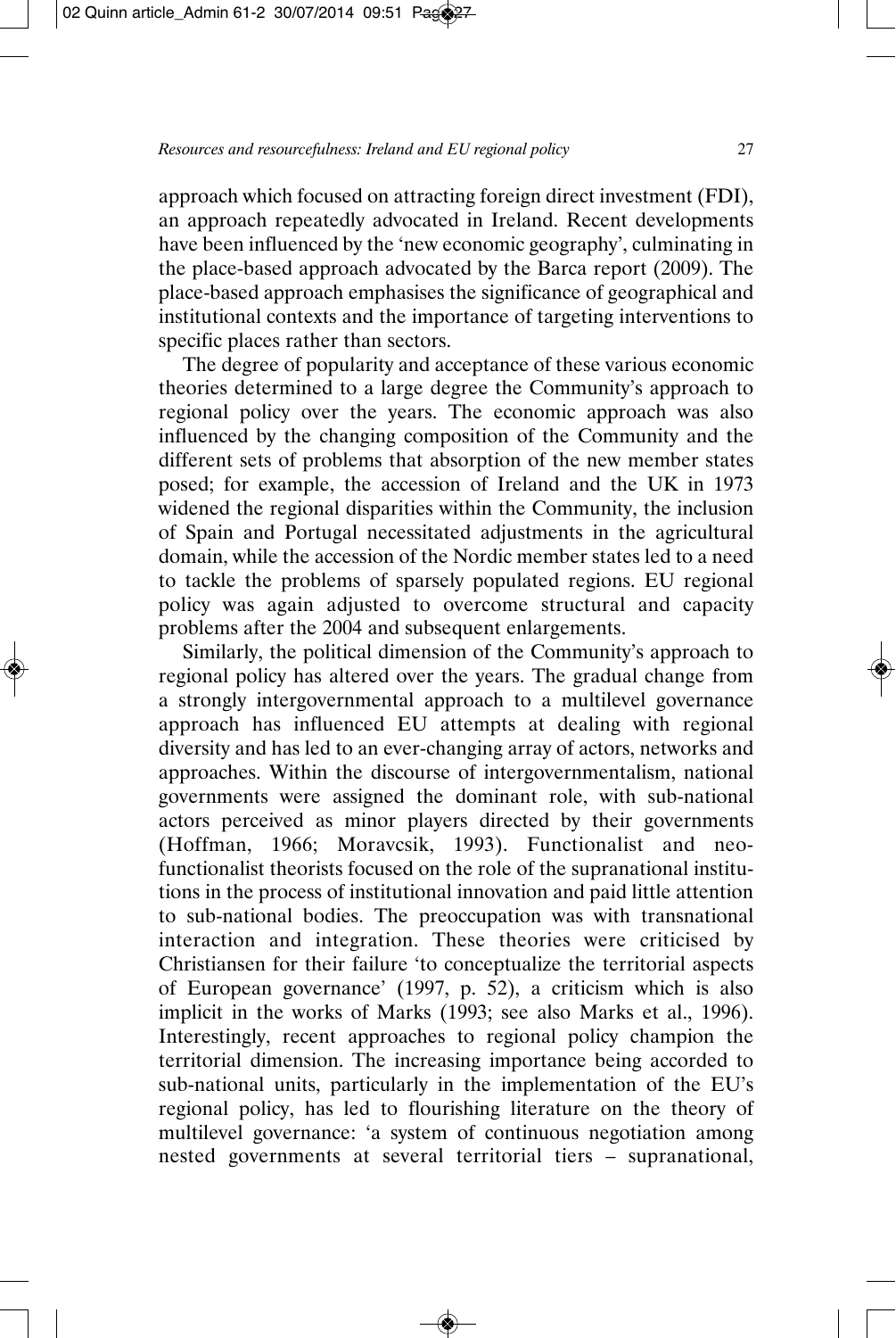national, regional and local' (Marks, 1993, p. 392). Multilevel government interpretations are frequently linked with European isation, which Featherstone suggests can be classified into four categories: a historic phenomenon; transnational cultural diffusion of norms, ideas, identities and patterns of behaviour; institutional adaptation; and adaptation of policy and policy processes (Featherstone & Radaelli, 2003). The focus on Europeanisation is not surprising since the EU impacts on institutions, policies, administrative and political processes and behaviour, intergovernmental relations and socio-political interaction (Adshead, 2013; Rees et al., 2010). EU regional policy is a dynamic vector of Europeanisation in both its top-down and bottom-up manifestations. Forty years of regional policy development profoundly changed both Ireland and the EU, with the EU's regional policy serving as a catalyst for domestic adaptation and clear evidence of Europeanisation (Quinn, 2010). Having outlined the conceptual and theoretical frameworks which framed the evolution of the EU's regional policy, the remainder of this article focuses on regional policy in practice in the EU and as experienced by Ireland.

# **Evolution of the EU's regional/cohesion policy**

The process of European integration has had a differential impact on the various regions which constitute the EU. Economic integration benefits some regions more than others and regional disparities have been affected by the asymmetric impact of Community membership (Amin & Tomaney, 1995; Harrop, 1996). This economic disequi librium has social and political repercussions. Over the years, a range of strategies to promote economic and social cohesion within the EU have been developed. Since the introduction of an explicit regional policy in 1975, the European Economic Community (EEC)/EU's regional policy has evolved from a limited policy instrument to a fully fledged policy in response to expanding EU membership and changing priorities (Featherstone & Radaelli, 2003; Quinn, 2010). The evolution of regional policy echoed the ever-changing agenda of the European project. Following a decade of intricate negotiations, at the December Summit of 1974 the member states agreed to establish a regional fund which would provide up to 50 per cent of the cost of regional development projects in the designated regions. A Regional Policy Committee was also established to seek coordination of member state regional policies. The national quota system meant that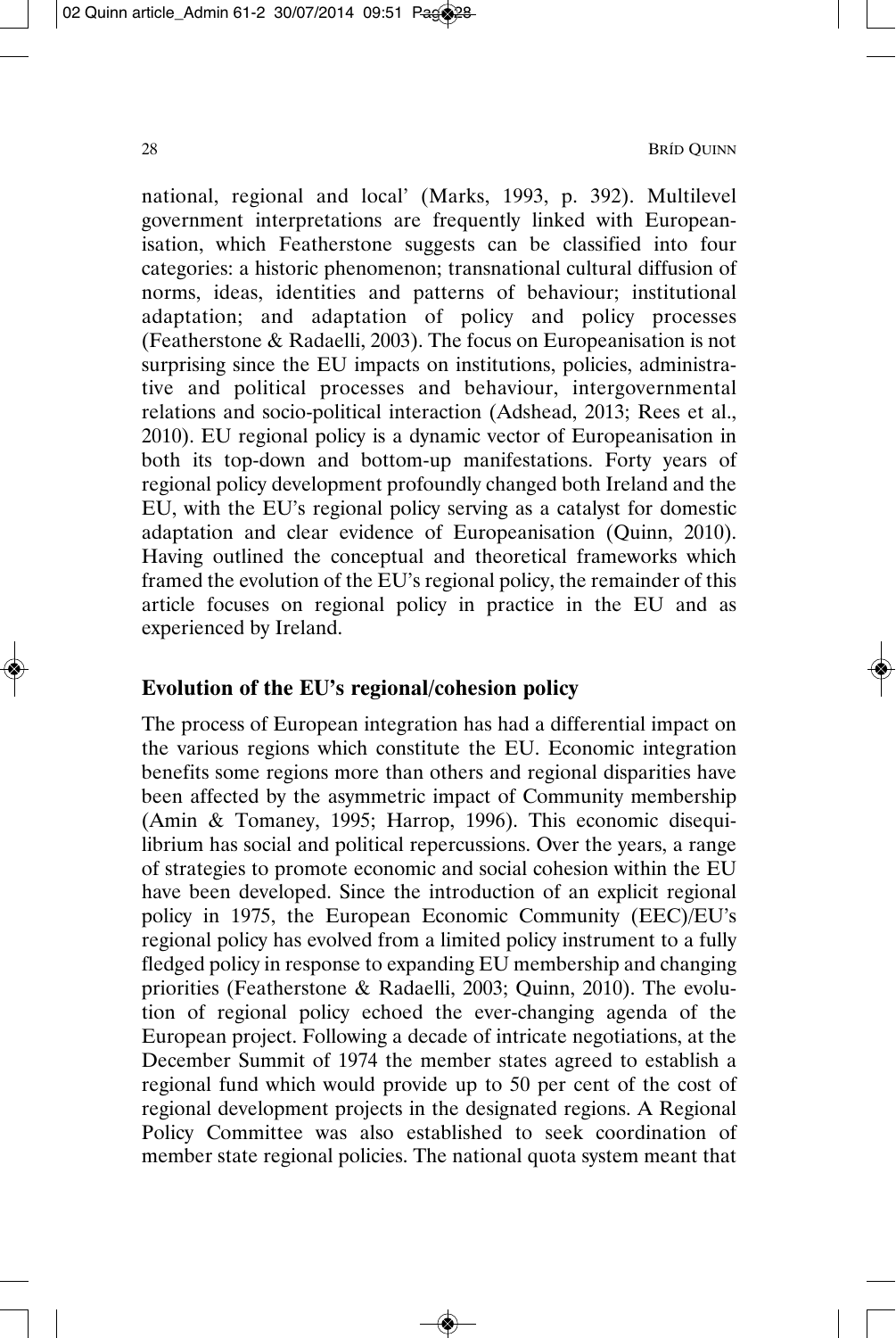the fund was perceived as a *juste retour,* a form of compensation mechanism. The original system was designed so that funds were widely dispersed, covering 60 per cent of the Community's geographical area and 40 per cent of its population. This issue of dispersal versus concentration still features during debates about the nature and purpose of the EU's regional policy.

Regional policy has been constantly revised in both its ideation and implementation. During the 1980s the policy underwent significant reform which replaced national quotas with allocative ranges and enshrined the principles of partnership, programming, concentration and additionality. The 1990s was another decade of change. In the creation of the single market, regional policy was strengthened so as to minimise the negative impact on poorer member states. The Cohesion Fund was introduced, and supported major infrastructural and environ mental projects in the four least developed member states. Later, regional policy served as a flexible pre-entry and transitional tool for the eastern enlargement of 2004. Nevertheless, reforms were introduced to ensure that Structural Funding would be more concentrated and that programming and implementation would be simplified for the 2000–6 period. When the Lisbon Agenda began to dictate the Union's developmental agenda, regional policy again served as a useful instrument to promote economic and social cohesion. During the funding period 2007–13, the EU's approach was strategic, with cohesion policy being linked to the Lisbon and Gothenburg Strategies and being used to foster convergence, competitiveness, employment and territorial cohesion. More recently, regional policy has been regarded as 'the main investment policy for jobs and growth' (Commission of the European Community, 2013), reflecting the changed economic context in which the 2014–20 cohesion policy strategy was gestated. This led to a concentration on stimulating economic growth and jobs and prioritisation of themes which align with the *Europe 2020* strategy of achieving smart, sustainable and inclusive growth (Commission of the European Community, 2010), with 34 per cent of the EU's 2014–20 budget allocated to cohesion policy in order to help achieve these goals.

Thus, regional policy in the EU has been multipurpose, multifunctional and multifarious, assisting a panoply of regions with diverse structural characteristics and associated needs, while promoting the Union's transformational agenda, which itself reflected global economic and social shifts. Regional/cohesion policy has been the EU's main rebalancing instrument. This policy has aspired to over -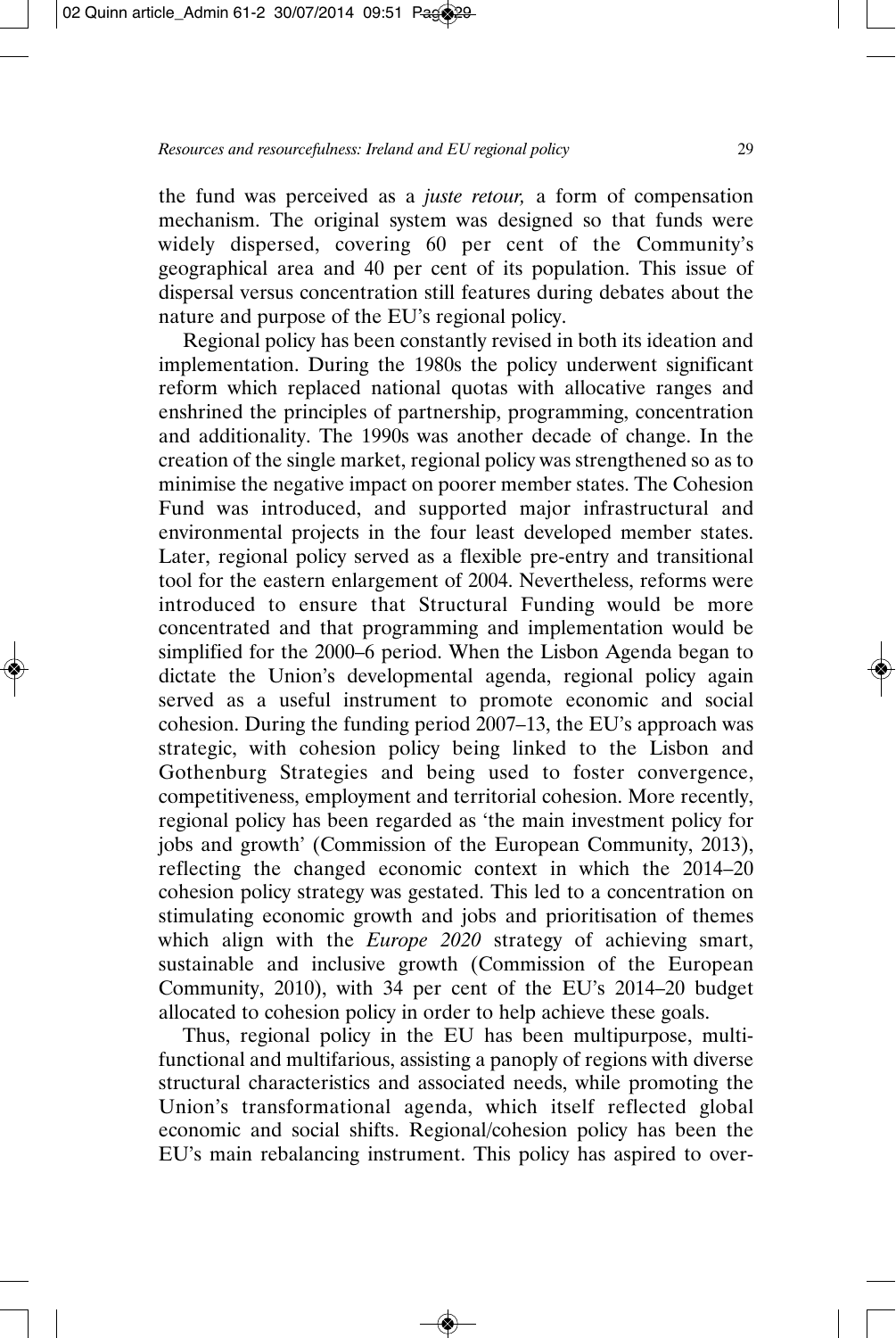come development problems in regions with very different endowments and issues. As the policy became more sophisticated, it proved a malleable instrument for addressing challenges ranging from enlargement to economic crises. Over time, the link between regional/cohesion policy and the EU's general priorities has gradually been made more explicit, and the policy has become more multidimensional while still affirming the importance of the regional dimension. However, tensions arise between the proactive/ developmental and reactive/remedial approaches which have characterised the policy, and there is an ongoing dialectic between the efficiency and social justice goals ascribed to regional policy. Notwithstanding such tensions, regional policy remains an essential development tool within the EU.

Just as regional policy was central to the EU's development strategy, so it was central to the development strategies of the eligible member states. Ireland has shared and shaped the output of this significant policy. The interplay of EU regional policy and domestic developments in Ireland makes for an absorbing case study. For Ireland, the EU's regional policy has been a defining element of phases of growth and development and a buttress in phases of recession. In order to assess this impact, the remainder of the article examines the impact of EU regional policy during critical phases of Ireland's forty years of EU membership.

## **Ireland: A willing laboratory for policy development?**

Development in Ireland has always been uneven, with the eastern part of the country developing at a far faster pace than the west. It was only in the 1950s that concerted action was taken to offset the impacts of reduced employment in the agriculture sector and increased emigration. The Underdeveloped Areas Act was introduced in 1952 but this form of selective spatial support was not successful. Neither was the 1956 Industrial Grants Act, which applied to areas outside of Dublin. During the 1960s numerous government statements on regional development were issued and attempts were made to create growth poles – a strategy reiterated by the controversial Buchanan report of 1969. There was ongoing debate as to whether concentration or dispersion should be the approach to industrial development. Regional structures were established during the 1960s for planning and tourism, and a national Regional Committee was created, followed in 1968/9 by the establishment of nine regional development organisations, which produced regional development plans. Regional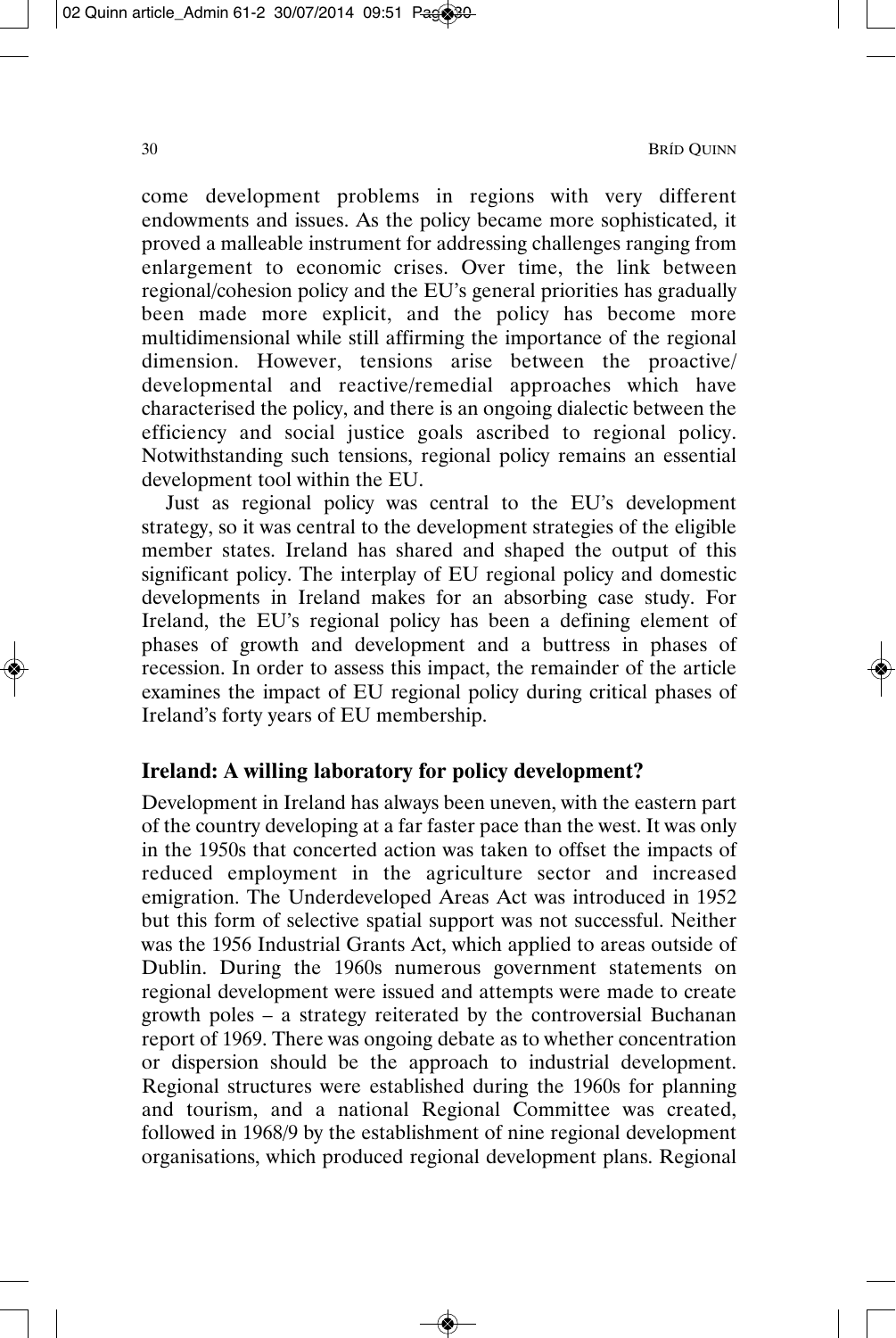technical colleges were established during the 1970s, as were regional health authorities. Prior to Ireland's accession to the EEC, a 1972 government statement advocated a regional policy which would reduce regional disparities through industrial development and population growth, promote balanced regional development, minimise involuntary migration and restrict Dublin's development. Thus, prior to accession and in the early years of Ireland's membership of the EC, only a perfunctory approach to regional issues existed since whatever regional structures had been created had little impact on the administrative and political processes and practices.

# *The early years, 1975–89: Controlled experiments*

The underdevelopment of some regions prior to EU accession and the poor coordination of sectoral policies and activities at a regional level were widely recognised. A special Protocol No. 30, which referred to the need to even out 'regional differences in levels of development', was included in the Accession Act. This is not surprising given that employment changes between 1961 and 1971 showed a growth of over 44,000 in the east of Ireland but declines in every other region (Walsh, 1995). Ironically, when EC regional policy was implemented in 1975, Ireland was designated by the government as a single region and so the initial Structural Funds supported national rather than regional development in an effort to promote Ireland's convergence with other member states. This allowed the Irish central government to guard responsibility for disbursement of the funding, despite the expectation of local authorities that they would have direct access to payments under the European Regional Development Fund (ERDF) (Laffan, 1996). Funds were allocated sectorally within the national Public Capital Programme (PCP) rather than on a regional basis. Thus, administrative and political centralisation was reinforced and no structures or processes were put in place to involve sub-national bodies in the implementation of EU regional policy. The *White Paper on National Development 1977–80* formed the basis of the regional development programme which Ireland submitted to Brussels, and again this promoted national rather than regional perspectives. Although Ireland had expected a share larger than the allocated 6 per cent, the country was regarded as receiving preferential treatment concerning both the European Social Fund (ESF) and ERDF (Hart & Laffan, 1983). Between 1975 and 1983 Ireland received IR£276.39 million in ERDF payments (Hart, 1985, p. 226). These payments amounted to approximately 3 per cent of total capital expenditure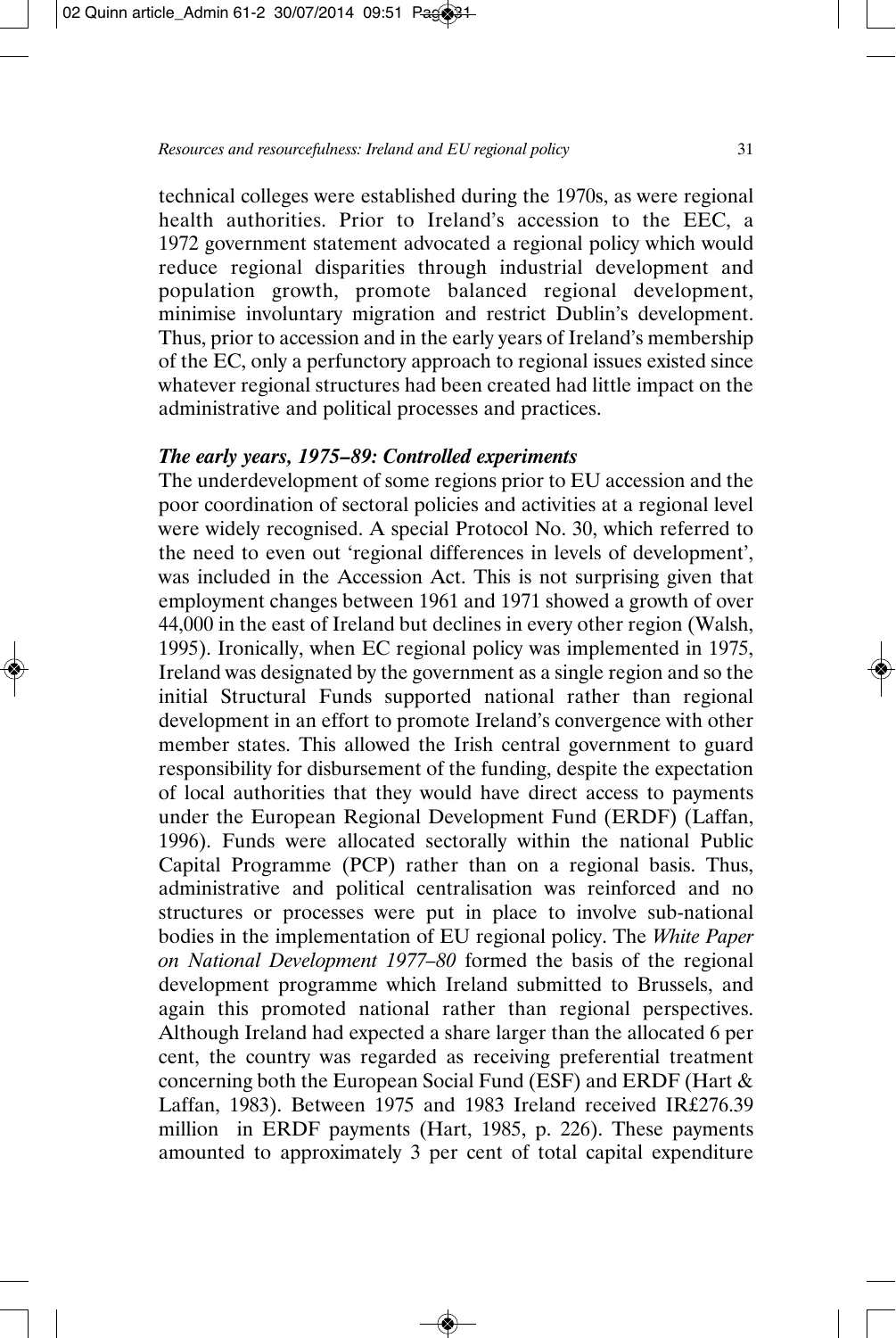under the PCP and despite the evident need for support for the west and south, the projects funded were predominantly in the east of the country. These initial ERDF payments supported roads, telecommunications, sanitary services, harbours, industrial development, education and Ireland's Gaeltachtaí (Irish-speaking areas). Capital expenditure increased significantly in Ireland during this period, particularly in the sectors eligible for support under the ERDF. Because of the absence of regionally disaggregated data, it is difficult to isolate the impact of EU regional policy but it is widely accepted that the geographical imbalance of the infrastructural proposals submitted by the Irish Government for funding under the ERDF did little to redress inter-regional disparities during this first funding period (Drudy, 1984).

The Community's regional policy funding practices were changed from 1984 onwards. Programmes, rather than projects, were promoted by Brussels and modifications of the ERDF increased the authority and discretion of the European Commission over the funding. The Irish Government was slow to change and still proposed a multiplicity of projects, a practice to which the European Commission did not explicitly object. A European Parliament committee produced the *Report on the Regional Problems in Ireland* in 1987, which was critical of the Irish Government's approach and gatekeeping strategies.

The congruence between Ireland's spending priorities and domains eligible for ERDF support led to easy absorption of the funds. There was also a degree of financial opportunism and an outlook which sought to maximise the income from the nascent regional policy. The government's reactive approach and grantsmanship were criticised (Laffan, 1989). Some administrative adaptation was evident at national level in response to the Commission's requirements for allocation and implementation of ERDF funding. Such openness to administrative learning, and occasionally innovation, has been one of the less tangible but enduring impacts of European regional policy in Ireland. Overall, the early years of regional policy contributed to reducing the deficiencies in the Irish economy and infrastructure, but did little to champion regional issues in a highly centralised state, and the experimentation that occurred regarding regional policy was rigidly controlled by the centre.

## *1989–99: A decade of responsive invention*

The late 1980s saw a refocusing of the EU's regional policy. The accession of Spain and Portugal, the success of the Integrated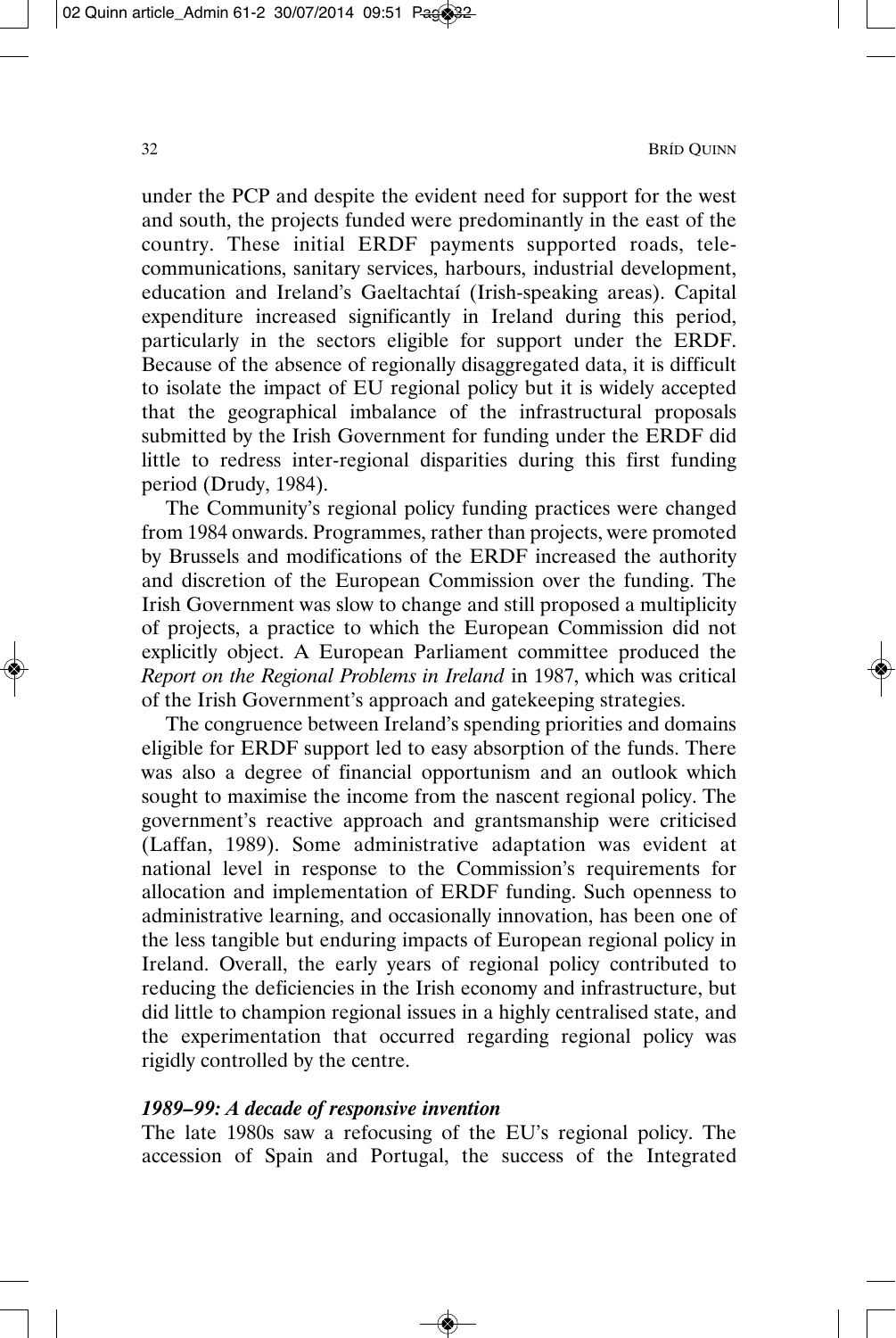Mediterranean Programme and steps towards the single market impelled change. Reform of the Structural Funds in 1988 accelerated change in practices and procedures in Ireland. The reform acted as a catalyst to broaden the range of actors involved in the planning and implementation of regional policy interventions and to change some administrative practices. Henceforward, Structural Fund assistance would be based on the principles of programming, partnership, additionality, concentration and simplification, principles which were not the norm in Ireland. Regional policy in the Community adopted a more formal, unified and coherent structure and institutionalised the multi-annual funding system. Reorganisation of Irish administrative procedures and practices was warranted to comply with the new requirements, resulting in, for example, a multi-annual approach to planning and budgeting. The Delors I package obliged the Irish Government to submit a development plan. Because the country was regarded as a single region for Structural Fund purposes, this implied preparation of a national development plan (NDP). The new rules also specified the creation of partnerships and the Irish Government hastily established seven sub-regional review committees to make submissions outlining regional priorities for the national plan. Notwithstanding the token nature of the committees, the emergence of a prototype for regional consultation added a new dimension to Irish political life, since formal consultation with sub-national actors had not previously been institutionalised.

The *National Development Plan 1989–1993* was aimed at remedying disadvantages associated with peripheral location and other structural characteristics, strengthening the competitiveness of the economy and furthering the development of key sectors. Expenditure related to the *Community Support Framework* (CSF) amounted to IR£8.64 billion, of which IR£3.2 billion was drawn from the EC. Over 45 per cent of this funding came from the ERDF, 37 per cent from the ESF and 17 per cent from the European Agriculture Guarantee and Guidance Fund (Government of Ireland, 1989, p. 244). When combined with Community initiative funding, this resulted in a level of Community assistance in 1992 and 1993 which amounted to approximately 3.5 per cent of GDP (Mulreany & Roycroft, 1993, p. 212).

The 1994–9 CSF brought EU aid of  $\epsilon$ 7.31 billion. It directed resources at four key priorities: infrastructure (36 per cent), the productive sector (35 per cent), human resource development (25 per cent) and local development (4 per cent). There was little evidence of regional distinction in application of the programmes and inter-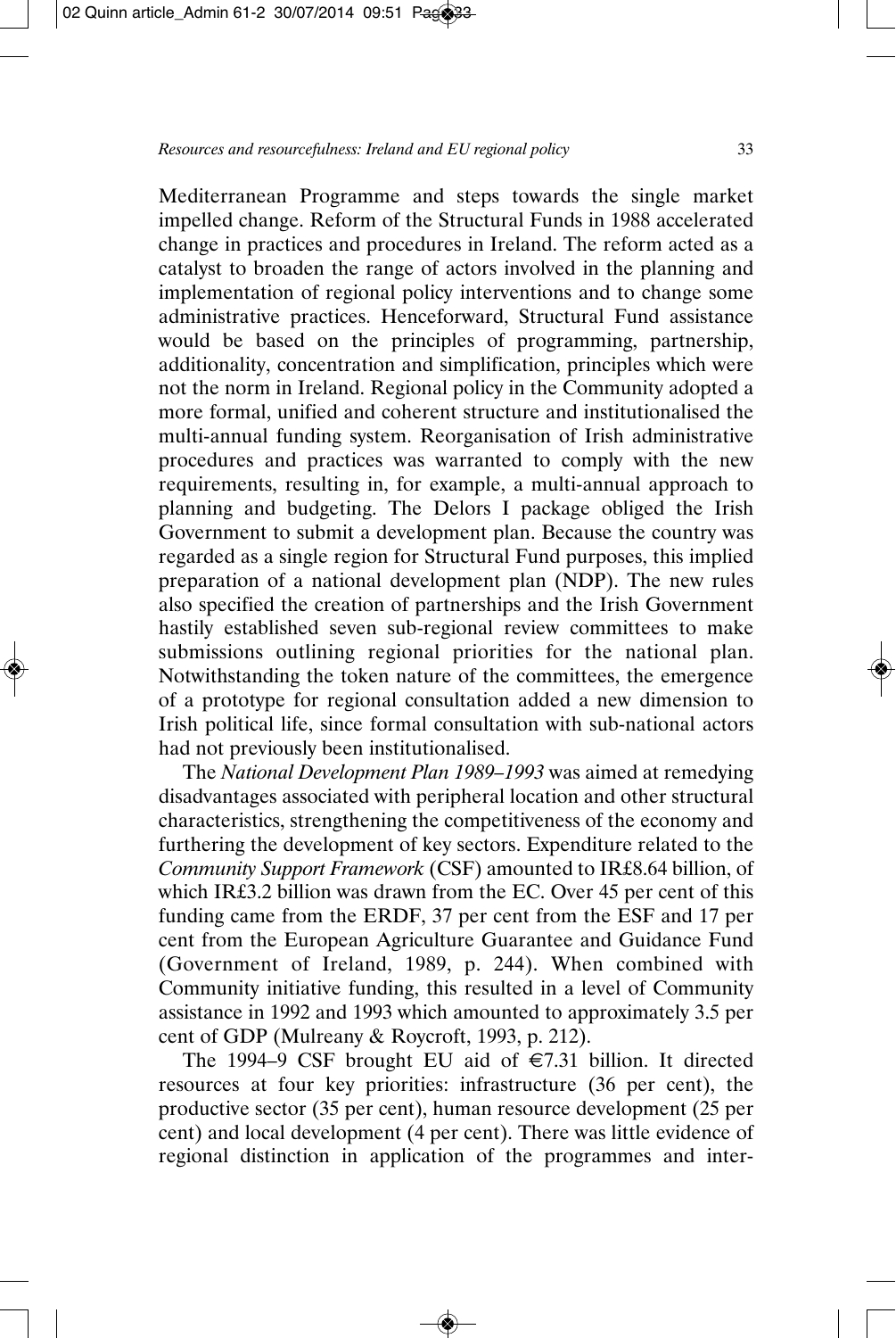regional disparities continued. As Figure 1 illustrates, regional differences in gross value added (GVA) per capita remained significant.





The Maastricht Treaty added a new Cohesion Fund to the regional policy toolkit. Its goal was to assist the convergence of national economies in preparation for monetary union and it was targeted at the four poorest member states. For Ireland, this meant a significant allocation to be expended on transport networks and environmental projects such as national roads and Limerick's main drainage scheme. Projects funded from the Cohesion Fund were delivered through a separate management and implementation structure, necessitating further administrative adaptation.

The 1990s saw the creation of regional structures in Ireland in response to the exigencies of Brussels. In 1994 eight regional authorities were established, which took over the functions previously carried out by the regional review committees. Their mandate was to promote the coordination of public services at regional level and to monitor and advise on the implementation of EU funding in the regions. When Ireland was divided into two NUTS II regions because not all of the country was eligible under revised criteria for Structural Funding, two regional assemblies were established in 1999. These NUTS II regions were created to promote coordination of the provision of public services in their areas and to monitor the general impact of all EU programmes in the regions. Thus, some institution building emerged as a result of European regional policy.

*Source:* Quinn (2010).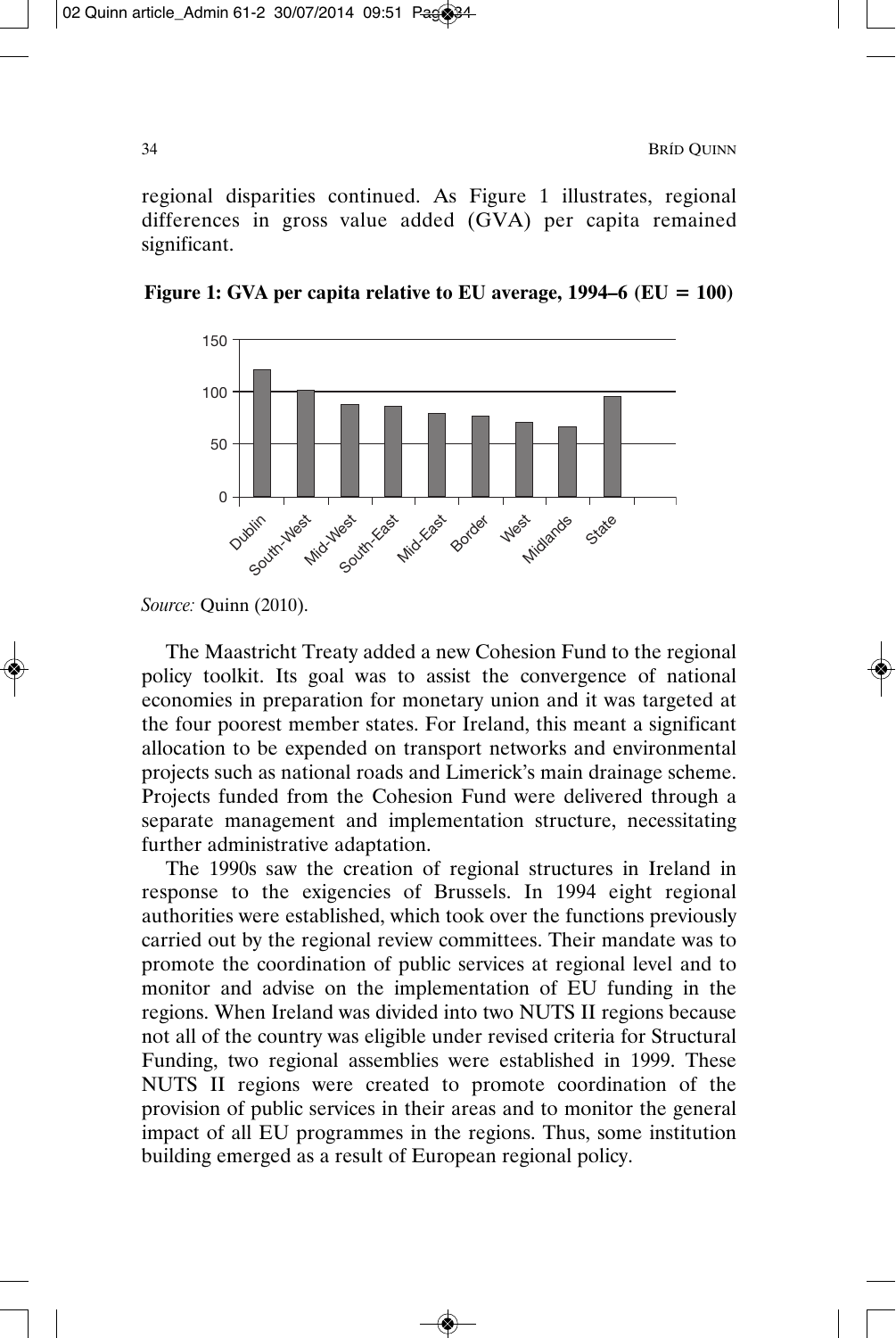EU regional policy interventions in Ireland during the 1989–93 and 1994–9 funding periods were implemented in an Ireland that was undergoing considerable change. A booming economy recorded average GNP growth of 7.8 per cent between 1994 and 1999 (Murphy, 2000). Such growth created an environment conducive to the CSF aim of increasing productive capacity. Thus, domestic and EU priorities chimed and this synergy sparked administrative and policy invention. Immigration levels rose with about a quarter of a million people moving to Ireland between 1995 and 2000 (Tovey & Share, 2005). The EU's regional policy instruments, such as the Local Development Social Inclusion Programme, were adroitly employed to integrate newcomers and address the social, political and economic effects of sudden mass immigration. In the decade between 1989 and 1999, aid flows to Ireland through the Structural and Cohesion Funds amounted to almost 3 per cent of GDP per annum (Barry, 2003), and throughout the 1990s Structural Funding contributed to growth and increased employment.

Administrative adaptation continued. Multi-annual planning had become the norm and the NDP advanced from being a spending plan to a development strategy, signifying a change in perspective. A culture of *ex ante* and *ex post* evaluation was institutionalised, and innovative assessment instruments such as the Hermin model were designed. A form of multilevel governance evolved, albeit a centrally directed type of interaction between the central and sub-national levels. Non-governmental actors became involved in the planning and implementation stages as a result of Brussels' insistence on partner ship, leading to what the OECD described as 'democratic experimentalism', which was emulated throughout the EU. During this phase, the impetus of the single market, the influence of EU regional policy funding and processes, and Ireland's increasing international isation and internal modernisation all interacted with global factors to spawn the Celtic tiger.

## *2000–13: Action and reaction*

The new millennium saw changes in the orientation and operation of the EU's regional policy, changes which impacted on Ireland. As the Lisbon Strategy placed the emphasis on growth, jobs and innovation, the EU's regional/cohesion policy was amended to reflect this. Preparation for the accession of ten new member states also changed the regional policy contours. For this phase, the EU was emphasising territorial cohesion. Servillo noted 'a progressive shift from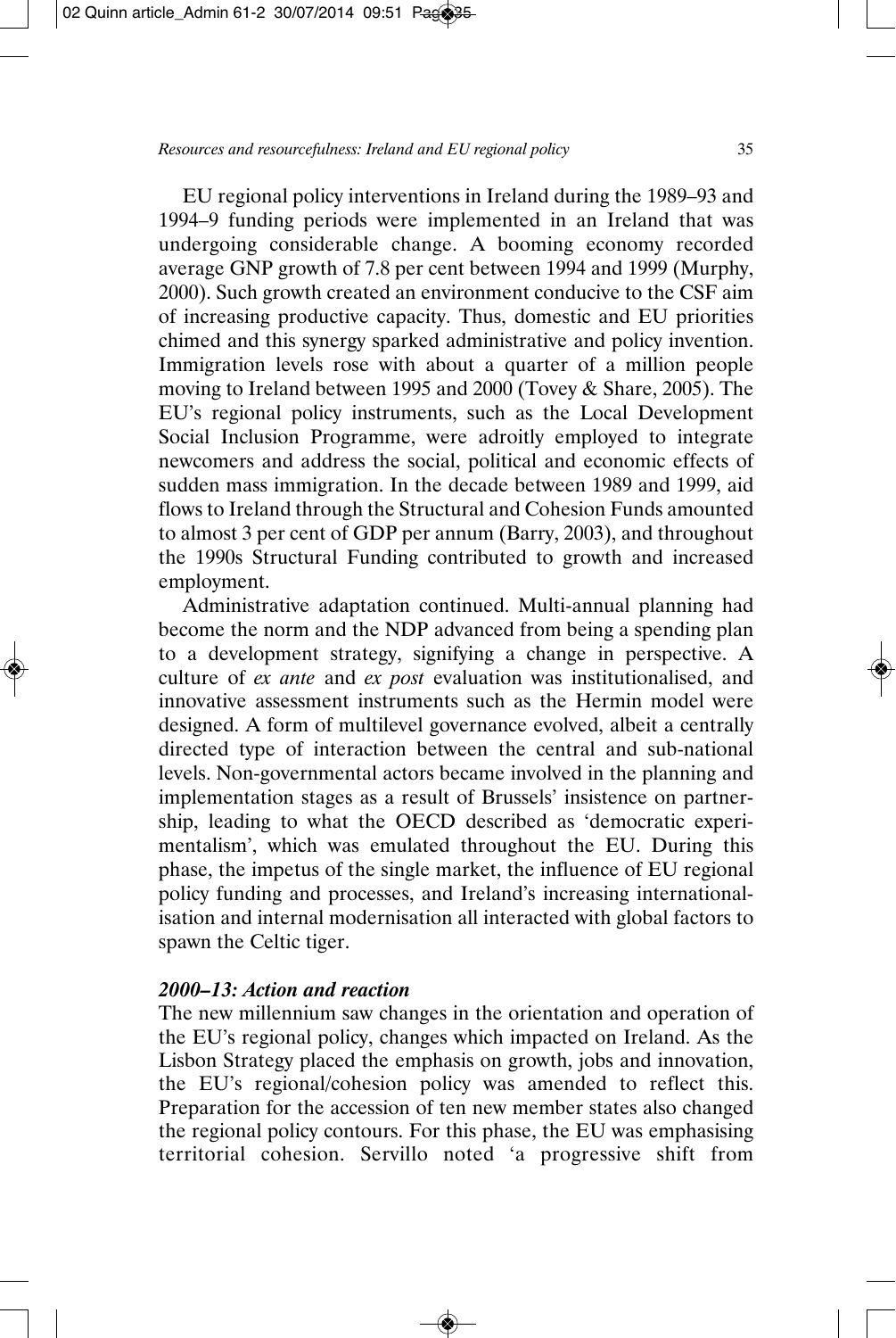"compensation logic" to "investments in territorial potentials" in the definition of Territorial Cohesion in the last decade' (2010, p. 410). Ireland also articulated a territorial focus and a *National Spatial Strategy* (NSS) was published in 2002. In line with EU priorities, the *National Development Plan 2000–2006* had 'balanced regional development' as one of its four objectives. The NSS used the EU's contemporary terminology and referred to 'developing the full potential of each area to contribute to the optimal performance of the State as a whole – economically, socially and environmentally' (Government of Ireland, 2002, p. 11). Thus, there has been a subtle change of emphasis from reducing disparities to achieving potential. Ireland's economic boom meant that some regions no longer met the eligibility criteria for Structural Funding. Once more, the Irish Government devised a pragmatic solution. For the first time since the creation of the EU's regional policy, the country was not treated as a single region for the 2000–6 regional/cohesion funding period. The country was divided into two NUTS II regions (with newly created regional assemblies) since the Border Midlands and West region was eligible for a higher rate of funding than the rest of the country. Though limited in power and own resources, the regional assemblies were given responsibility for managing regional operational programmes (OPs) under the *Community Support Framework 2000–2006*. Inclusion of the two regional OPs marked the first time that responsibility for the delivery of part of the NDP was entrusted to subnational bodies. The regional OPs focused on 'local infrastructure, local enterprise development, agriculture and rural development and the promotion of social inclusion' (EU Structural Funds in Ireland, 2000, p. 43). Further change in the EU–Ireland regional policy relation ship was effected in 2003 when Ireland became the first Cohesion country to cease to meet Cohesion Fund eligibility criteria, rising above 90 per cent of EU average GNP per capita. Although EU Structural Funds only amounted to 6.5 per cent of total NDP spending in 2000–6, domestic investment was integrated with EU processes. The OPs were broader in scope than previous programmes and necessitated a horizontal rather than sectoral approach to manage ment and implementation, leading to further administrative adaptation. The requirement to observe EU stipulations for the CSF elements influenced the planning, implementation and evaluation of the NDP. These effects were noticeable in the multi-annual programming, expansion of the partnership approach and thoroughness of the evaluation procedures. Thus, EU norms continued to be institutionalised in Ireland.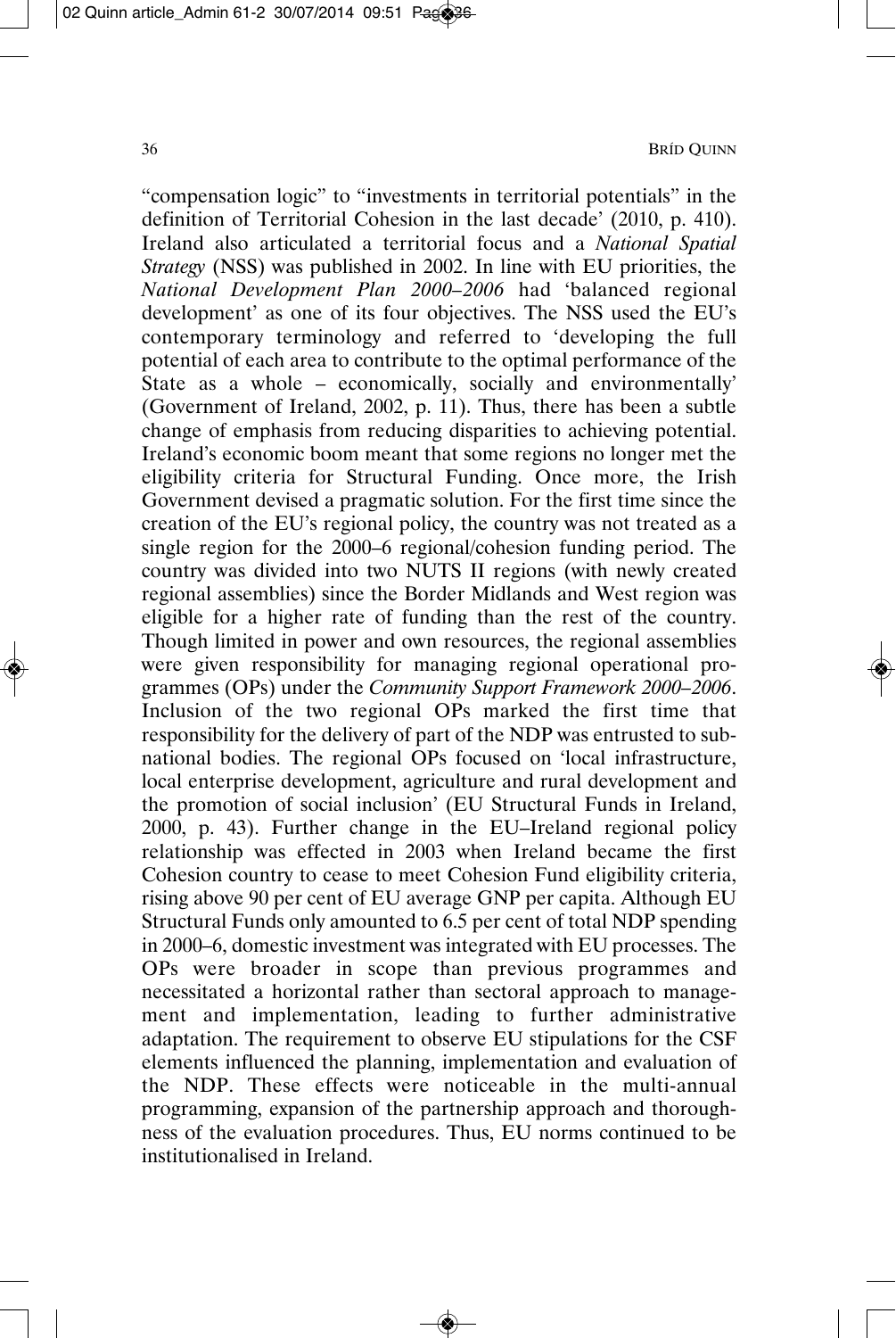Assessments suggest that the impact of Structural Funding during this period was small but significant, and that the funding had a maintenance rather than transformative effect on regional development in Ireland. Although the introduction of regional OPs was politically and administratively significant, Moylan argues that the measures in the regional OPs were not tailored to meet specific regional needs (2011, p. 70). The mid-term evaluation of the NDP noted 'an increase in disparities between both regions… [but] it should be borne in mind that in the absence of the NDP the output disparities between the two regions might have been even larger' (Fitzgerald et al., 2003, p. 206). Similarly, Miller (2013) assesses that 'the impact of Structural Funds on cohesion in this period appears to have been modest, and was complementary rather than decisive'. The continuing European influence was also evident in the consistent investment patterns for co-financed elements of the NDP and the continuation and expansion of the programming approach within the NDP. Thus, even in a phase when the financial contribution of EU regional policy was relatively minor, the effect was considerable.

The 2007–13 funding period saw a shift in the geography of EU regional policy. The newer member states, which accounted only for about 21 per cent of the EU population, were allocated more than half the regional policy funds. This was the embodiment of the Union's continued commitment to reducing disparities and promoting cohesion. The EU's approach was further shaped by the Lisbon and Gothenburg Strategies, and aimed to achieve sustainable economic growth by fostering convergence, competitiveness, employment and territorial cohesion. The link between regional policy and the Community's priorities was made more explicit. The new approach emphasised alignment with other EU policies while reiterating the importance of the territorial dimension. It focused on three objectives: convergence of less developed regions, regional competitiveness and employment, and European territorial cooperation. Changes in the administration and application of regional policy were introduced. National Strategic Reference Frameworks (NSFRs) were prepared by each member state in conjunction with the European Commission. Although based on the governing regulations, these were strategic rather than prescriptive documents, providing broad policy guidelines and identifying priority areas from which those involved in the OPs should choose. The EU's regional policy strategy for 2007–13 was prepared and put in place before the economic crisis emerged. The crisis has impacted on the countries and regions being supported by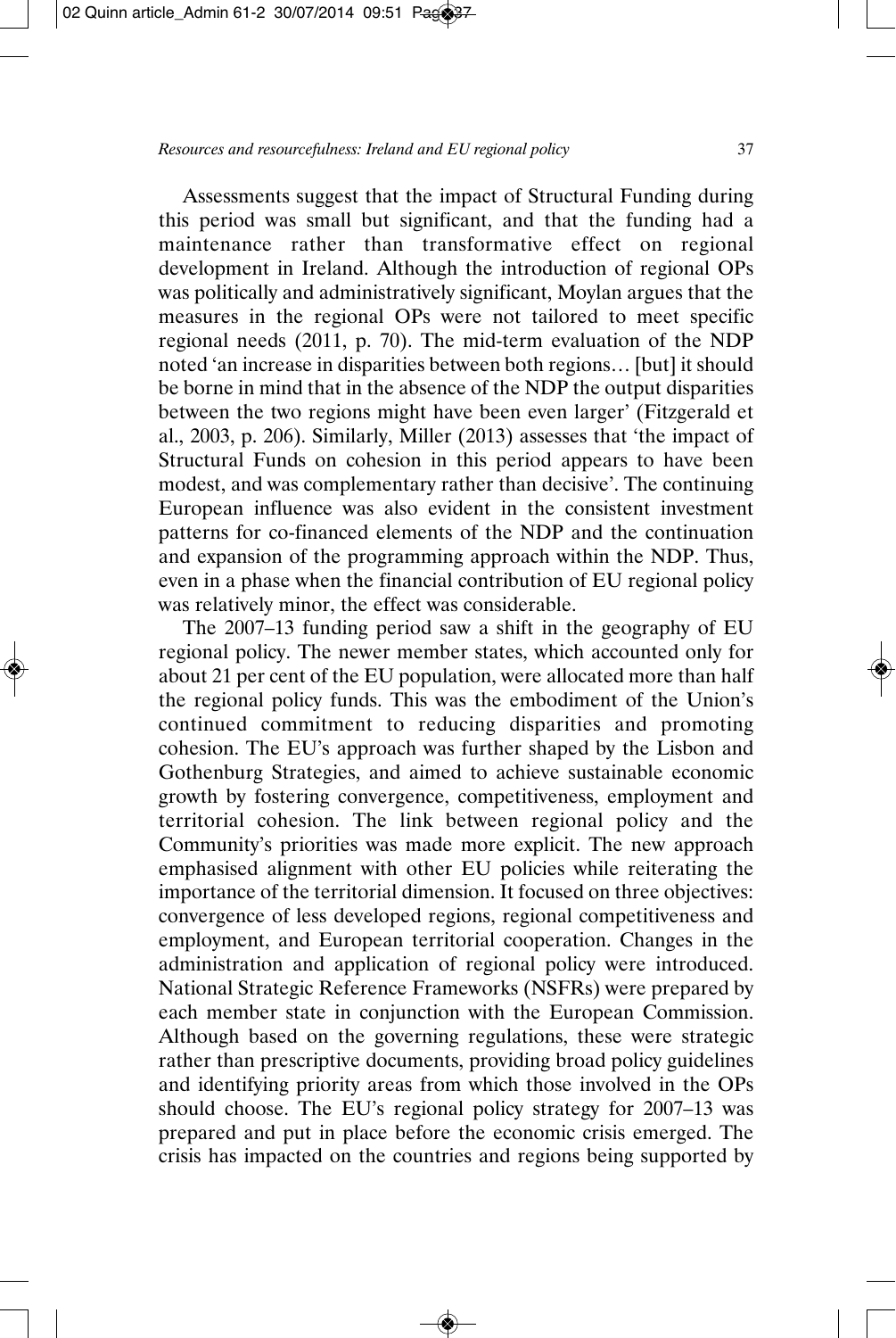EU regional policy and has affected implementation and absorption rates. However, as Yuill et al. argue, the crisis did not impact hugely on regional policy because 'regional policy is a medium-term response to structural issues, not a short-term cyclical or crisis measure' (2010, p. v). The inbuilt flexibility of EU regional policy allowed for reprogramming to buffer the effects of the crisis.

This funding phase witnessed a number of changes in Ireland in the organisation and implementation of Structural Fund interventions. Ireland was allocated  $\epsilon$ 750 million over the seven years under the Regional Competitiveness and Employment Programme and €151 million under the Territorial Co-operation Programme. As a proportion of the NDP, this was about one-tenth of its relative size during the 2000–6 round and one-fortieth of that available from 1994 to 1999. Significantly, the NSFR was dealt with separately from the NDP. This separation meant that the Irish Government did not have to specify NUTS II allocations within the NDP. This may weaken whatever regional identification has been developing and also makes evaluation of the regional impact of the interventions more difficult.

Despite the serious crisis affecting the country, Ireland was among the countries with the highest absorption rates of its EU allocation. Evaluations of the impact of the 2007–13 programme have not yet been published, but it is clear that Ireland applied many of the lessons learnt in previous funding phases and used EU Structural Funding to good effect during the crisis.

## **The future is now**

The Barca report (2009) asserted that future cohesion policy should be founded on 'a place-based development policy' which reflects a desire for strategic and long-term, rather than sectoral, approaches to dealing with problems of unequal development. Following tortuous negotiations in a climate of unprecedented economic turbulence, agreement was reached on a  $\epsilon$ 325 million policy for 2014–20, which will promote the *Europe 2020* goals of creating growth and jobs, tackling climate change and energy dependence, and reducing poverty and social exclusion. Unlike early regional policy intervention, 2014–20 funding will be available to all regions but amounts allocated will relate to their level of development. More prosperous regions will focus on innovation, and poorer regions on infrastructure. Notable administrative changes have been included in the revised procedures. These include a common set of rules for all European structural and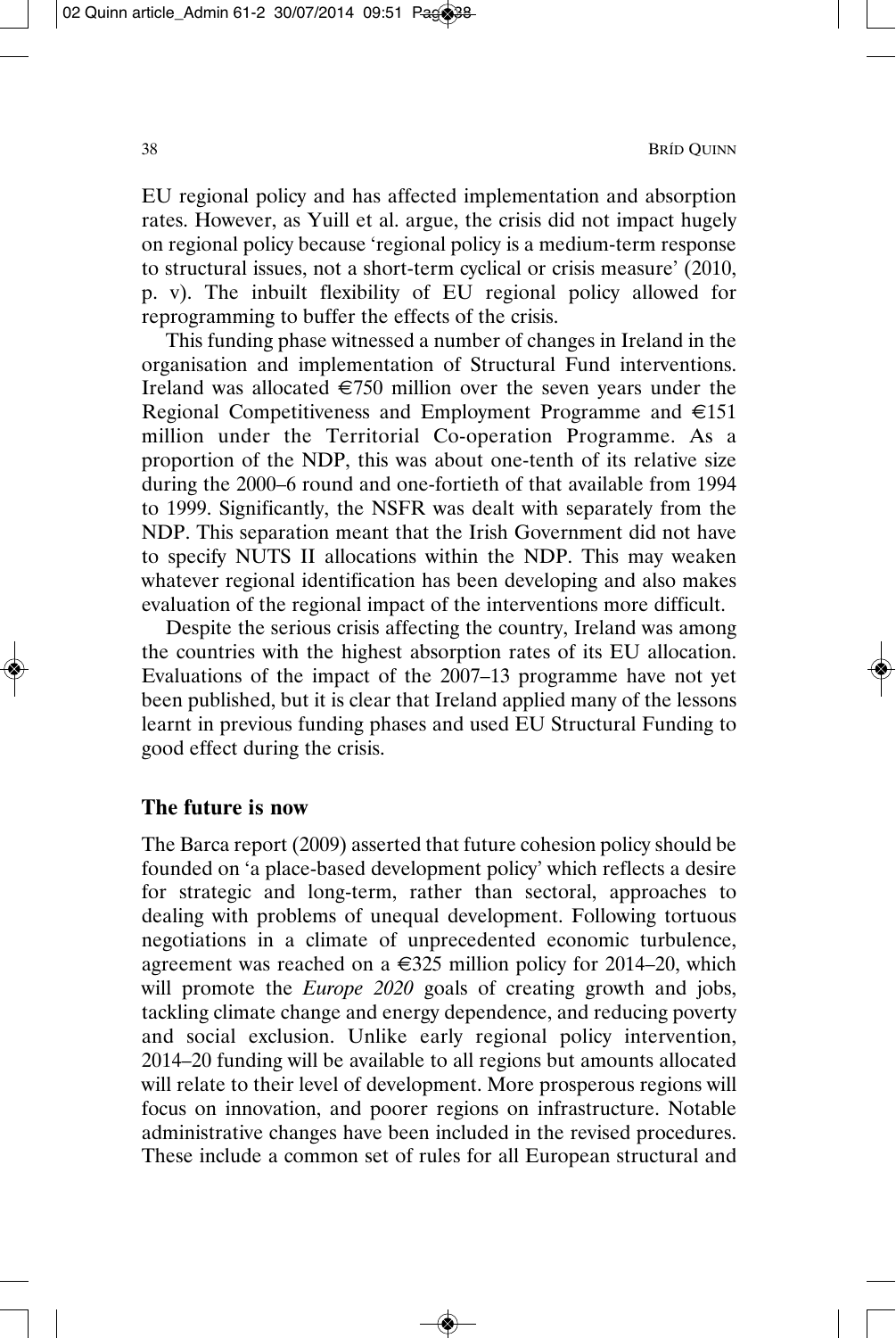investment funds; links between EU funds and economic governance; the imposition of *ex ante* conditionality; more specific reporting demands; and greater use of digital technology ('e-cohesion'). A code of conduct lays down the conditions for involvement of partners in the preparation and implementation of programmes, and partnership agreements are currently being completed between the European Commission and the member states. These changes in the EU's regional policy format and functioning have created a common architecture for the diverse member states that combines incentives, sanctions and opportunities for innovation through smart specialisation. Earlier, the different concepts which underpinned the evolution of EU regional policy were outlined. The latest reforms reflect recent theorising about regional development, institutional roles, relationships between state and market, and the importance of place. Once again, EU regional policy has adapted to reflect the dominant discourse.

The reorientation of EU regional policy will undoubtedly impact on Ireland, particularly in light of the country's economic situation and reduced public spending. The Irish Partnership Agreement was sub mitted to the Commission in April 2014. The priorities underpinning the agreement are: combating long-term and youth unemployment; combating social exclusion; promoting R&D investment and the competitiveness of the business sector; promoting an environmentally friendly and resource-efficient economy; and supporting the shift towards an energy-efficient, low-carbon economy. Although the overall budget for Structural Funds across Europe has reduced by 8 per cent in real terms, Ireland's allocation has increased by 8 per cent, which, according to the Minister for Public Expenditure and Reform, 'represents visible support from Europe for Ireland as we emerge from the financial crisis' (Department of Public Expenditure and Reform, 2014). Other aspects of the reform are also impacting. Ireland's local government and local development systems have been reformed through the Local Government Reform Act, 2014. One of the provisions of the Act is the establishment of local development entities in each local authority area. The new local community development committees (LCDCs) will have a structure which is compatible with the EU's requirements that at least 50 per cent of the votes in selection decisions for funded projects should be cast by partners which are not public authorities. Thus, Irish authorities continue to take a pragmatic approach to the opportunities of EU regional policy. However, there is also evidence that the structures previously created for implementa -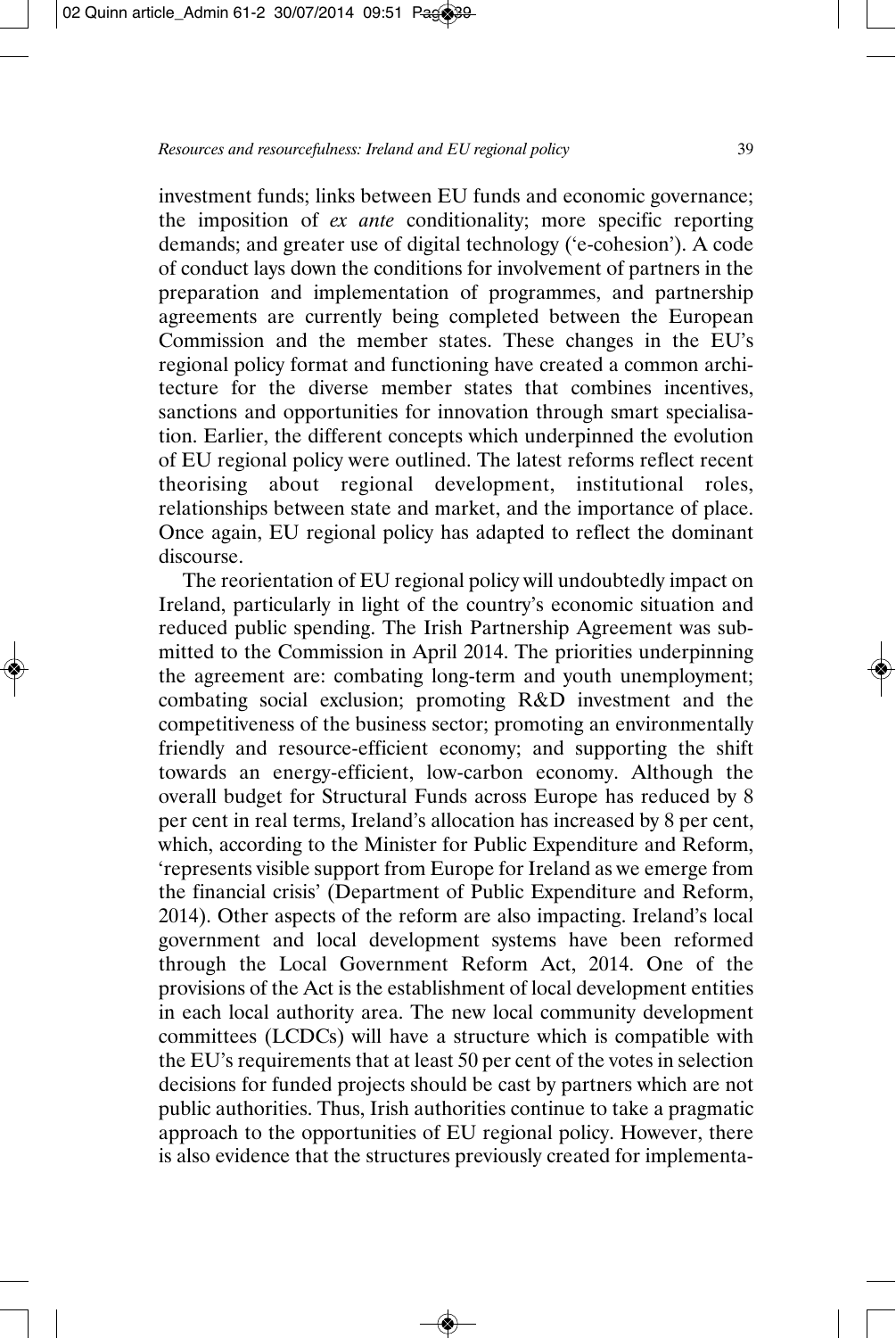tion of EU regional policy are not embedded. Three new regions have been designated as part of local government reform, but these regions do not equate with either the existing NUTS II or NUTS III regions. The inconsistency with regard to the designation of regions in Ireland persists. Persistent also is a reliance on the EU's regional policy interventions to help Ireland address the social and economic challenges which have been prioritised in the 2014 Partnership Agreement.

## **Conclusion**

Regional/cohesion policy has been one of the EU's most influential policies. EU cohesion policy is responsible for the second-highest amount of spending in the budget. Politically, cohesion policy is seen as tangible evidence of efforts to promote solidarity and reduce disparities. It plays a critical role in achieving growth, stimulating innovation and promoting equality. Its significance has been reinforced by the manner in which the policy has been adapted to reflect changing discourses, to respond to new challenges and to inspire new developmental strategies.

For Ireland, EU regional policy served as a compensation mechanism during the 1970s and early 1980s, a catalyst for rapid growth during the 1990s and a coping mechanism during the economic crisis. For almost forty years, Structural Funding has been used judiciously in Ireland, improving the infrastructure and developing human resources so as to support entrepreneurship, expand the skills base and improve quality of life. Through its support of both large infrastructural projects and very local interventions, EU regional policy has impacted on the daily lives of Irish people. However, regional disparities have not been eliminated. As Figure 2 illustrates, the regional GVA has continually diverged despite the changing focus of EU regional policy.

The Regional Policy Commissioner, Johannes Hahn, frequently refers to cohesion policy as a catalyst policy, not a charity policy, and this echoes the Irish attitude. Structural Funds were allocated to Ireland because it was one of the EU's poorer regions and qualified under the strict criteria. Ireland perceived and used Structural Funding as a means of maximising development opportunities, while also developing apposite domestic policies (particularly industry and education policies) and attracting significant FDI. Ireland has also been compliant with EU requirements, creative in its application of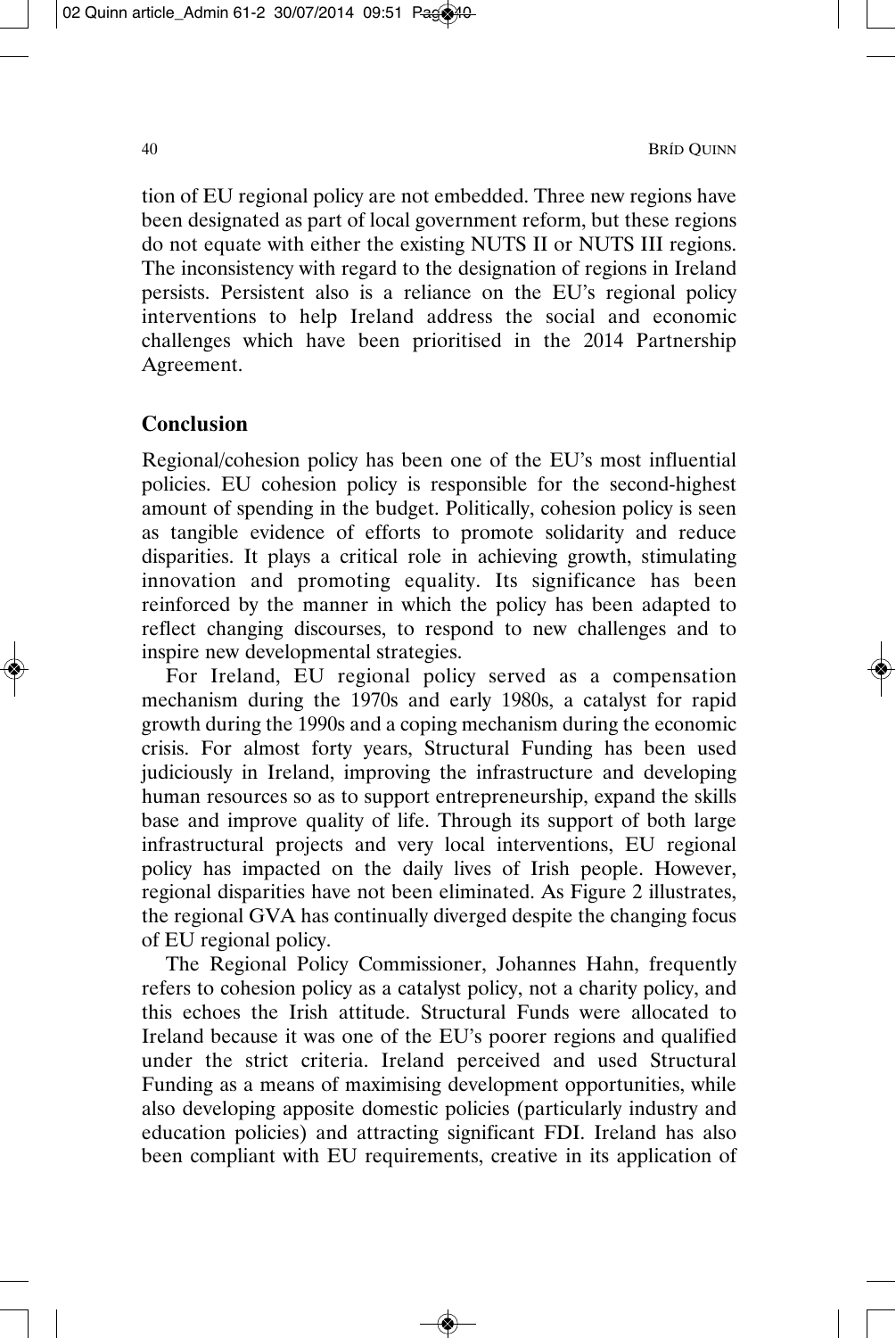

**Figure 2: Indices of GVA per person at basic prices**

EU programmes and constructive in its criticisms. The dynamic nature of EU regional policy fostered learning through experience and extrapolation, and Ireland was always willing to share the lessons learnt. While evidence of top-down Europeanisation abounds in the annals of regional policy, Ireland uploaded many ideas which shaped and defined programmes such as LEADER.

The tangible benefits of EU regional policy were many. By the end of 2008, Ireland had received over €17 billion in Structural Funds. The policy also led to some institution building; for example, the regional authorities and assemblies, and the Environmental Protection Agency. However, the regional structures have not impacted seriously and have served rather than shaped Ireland's politico–administrative system. The obligations of EU regional policy raised awareness of and triggered action on issues such as social inclusion, gender equity and sustainable development, which rapidly became mainstream concerns (see the articles by Connaughton and by Murphy in this issue). The modernisation of Ireland's public policy and administration systems was influenced by EU regional policy and the resultant multilevel governance processes. Multi-annual budgeting, strategic analysis, evaluation and programming were practices encouraged in the implementation of Structural Funding, practices which have become the norm in the Irish public service. While national social partnership had become an important feature of policymaking in Ireland it was the EU's regional development policy which embedded partnership as the default option at local level for the promotion of development and the delivery of some services. The

*Sources:* 1981 data from Morgenroth (2007). 2001 and 2011 data from www.cso.ie.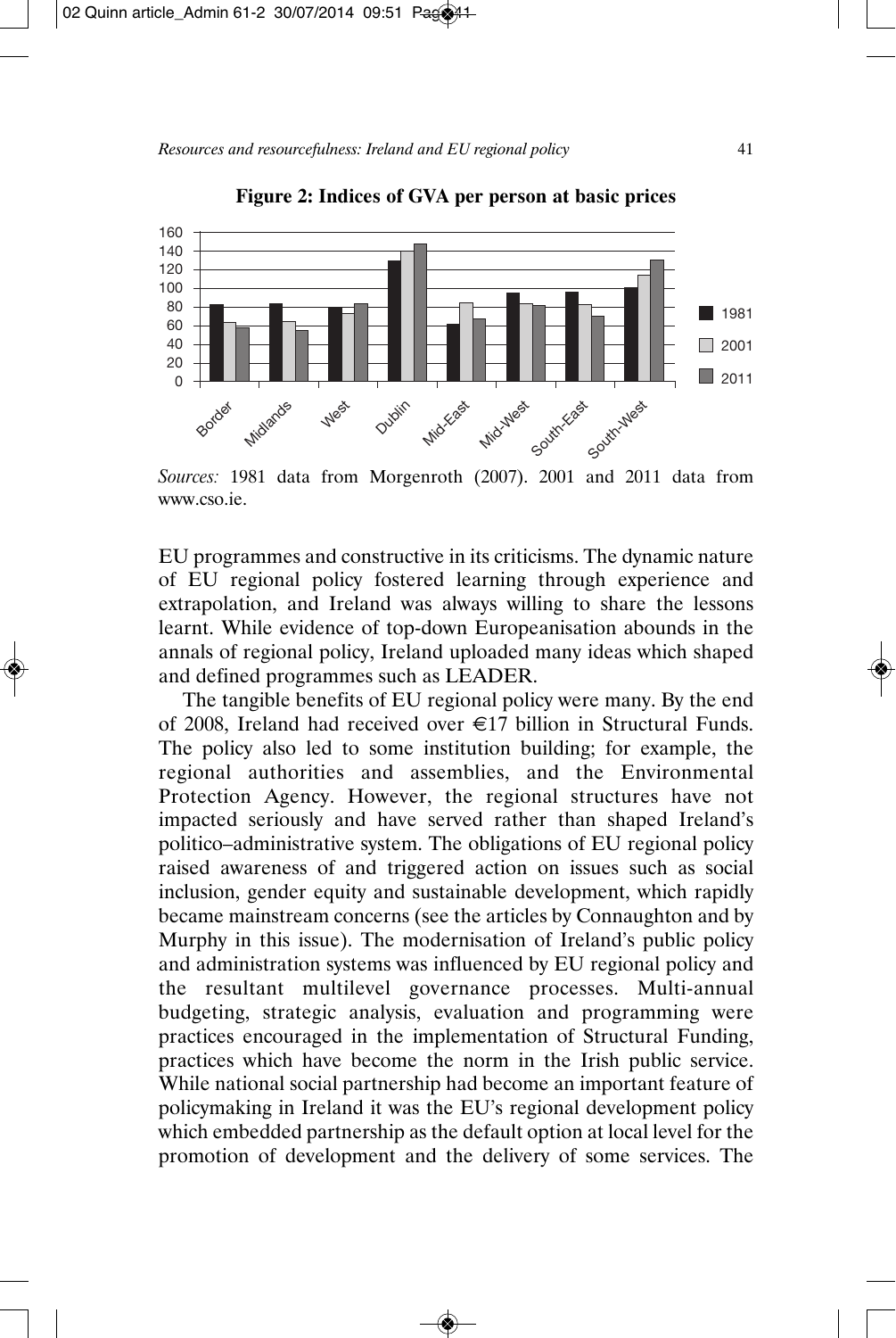local partnerships were innovative and influential, and Ireland's local development cadre was highly respected. However, Adshead (2013) warns that cohesion policy values and practice may only be shallowly embedded in Ireland's institutional architecture and that support and strategies are needed if their sustainability is to be ensured. Her warning will be proved right if LEADER companies and local development companies lose their inimitable character and modus operandi through absorption into local authority LCDCs.

For almost forty years, EU regional policy has promoted a vision of balanced development and social solidarity which dovetailed with Ireland's aspirations and espoused values, such as partnership, and which resonated with Ireland's approach to development. It provided substantial financial support that could be fine-tuned to respond to Ireland's varying needs while Ireland's effective use of the funds ensured added value for the EU's investment. Despite its complexity, regional policy's processes gave a voice to non-governmental actors who might otherwise not have been included in policymaking. Regional policy interventions are among the most visible manifestations of the EU's support and serve to increase public affinity with and support for the Union. At regional and local levels, the social, economic and infrastructural benefits of Structural Funds are everywhere, with the ubiquitous EU logo serving as a talisman garnering popular support.

The resources stemming from EU regional policy helped Ireland to transcend its post-colonial underdevelopment and overcome the limitations of its peripherality. Community policies have aided and frequently forced Ireland to devise and implement appropriate strategies and to adopt a pluri-dimensional approach to development. Of course, there have been criticisms of regional policy. Accusations of interference, excessive bureaucracy and lack of democracy have been made, and it has even been suggested that colonial dependency has been replaced by Euro-dependency (Kirby, 1997). However, the Community's regional policy has acted not only as a source of funding and stimulator of investment at sub-national level but also as a means of local empowerment and a channel through which to influence policy. Community initiatives such as LEADER and measures such as the Operational Programme for Local Urban and Rural Development, in addition to providing the means for economic and social development, have helped to strengthen local identity, instil and increase confidence, and harness the capacity of local communities.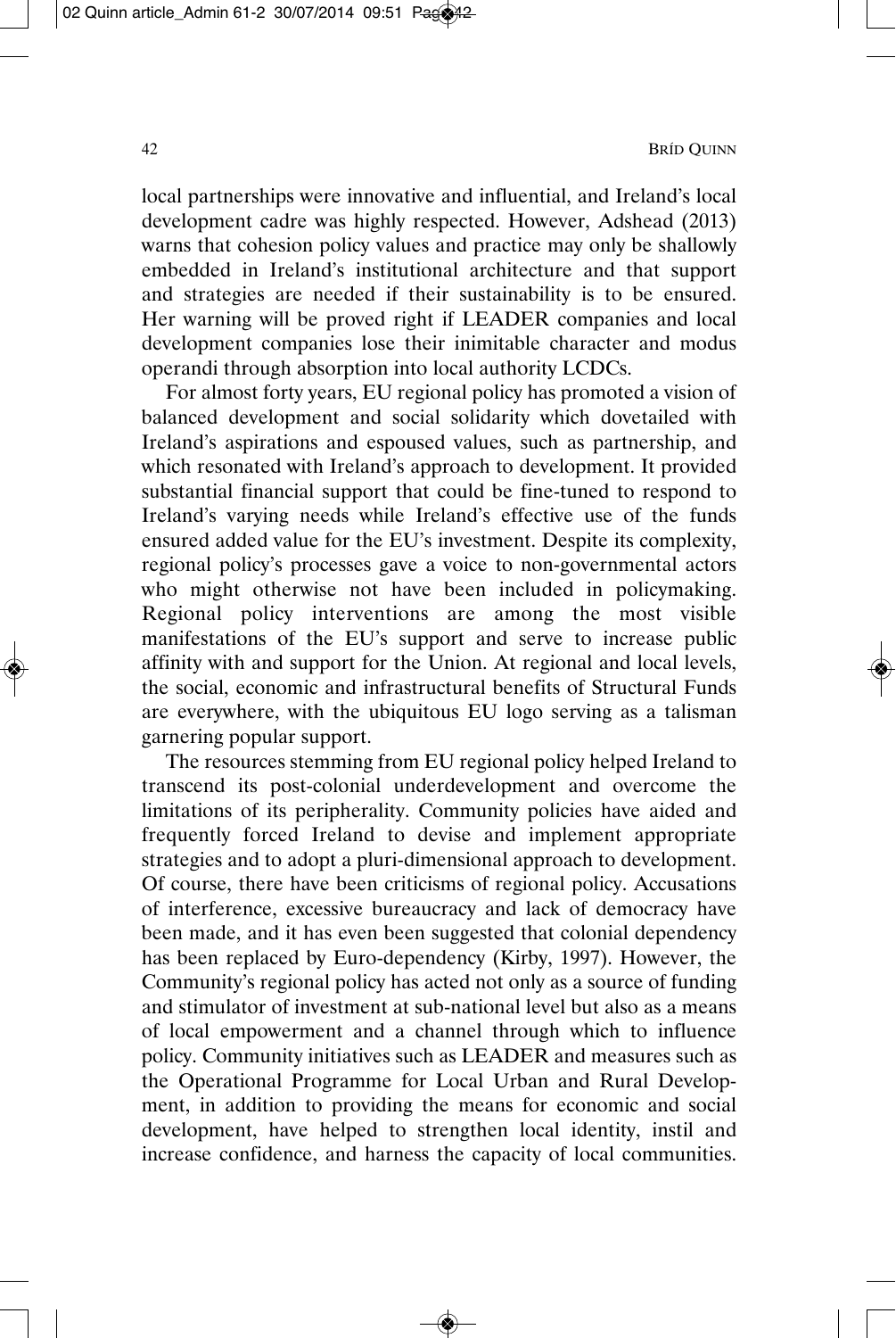Ireland's resourcefulness in using Structural Funds ensured maximum impact for Ireland and maximum value for Europe, and reflected creative pragmatism rather than the 'hard instrumentalism' evident in other spheres.

# **References**

- Adshead, M. (2013). EU cohesion policy and multi-level governance outcomes in Ireland: How sustainable is Europeanization? *European Urban and Regional Studies.* Advance online publication. doi: 10.1177/0969776413490426
- Amin, A., & Tomaney J. (1995). *Beyond the myth of the European Union*. London: Routledge.
- Bachtler, J., Begg, I., Charles, D., & Polverari, L. (2013). *Evaluation of the main achievements of cohesion policy programmes and projects over the longer term in 15 selected regions (from 1989–1993 programming period to the present).* Glasgow: European Policies Research Centre.
- Barca, F. (2009). *An agenda for a reformed cohesion policy. A place-based approach to meeting European Union challenges and expectations*. Retrieved from ec.europa.eu/regional policy/policy/future/pdf/report barca v2104. pdf [6 February 2011].
- Barry, F. (2003). Economic integration and convergence processes in the EU cohesion countries. *JCMS: Journal of Common Market Studies, 41*, 897–921.
- Christiansen, T. (1997) Reconstructing European space: From territorial politics to multilevel governance. In K. E. Jørgensen (Ed.), *Reflective approaches to European governance.* Basingstoke: Macmillan Press.
- Commission of the European Community. (2010). *Europe 2020.* Luxembourg: Office for Official Publications of European Communities.
- Commission of the European Community. (2013). *A reformed cohesion policy for Europe.* Retrieved from ec.europa.eu/regional policy/thefunds/funding/ data/graphics/cohesionpolicy20142020 [20 November 2013].
- Department of Public Expenditure and Reform. (2014). *Ireland set to benefit from increase in Structural Funds* [press release]. Retrieved from www.per.gov.ie [22 June 2014].
- Drudy, P. (1984). The regional implications of EEC policies in Ireland. In P. Drudy & D. McAleese (Eds), *Ireland and the European Community.* Cambridge: Cambridge University Press.
- EU Structural Funds in Ireland. (2000). *Ireland community support framework 2000–2006.* Retrieved from eustructuralfunds.gov.ie/files/Documents/ CommunitySupportFramework2000-06.pdf [22 June 2014].
- Featherstone, K., & Radaelli, C. (2003). *The politics of Europeanisation.* Oxford: Oxford University Press.
- FitzGerald, J., McCarthy, C., Morgenroth, E., & O'Connell, P. J. (2003). *Midterm evaluation of the National Development Plan and Community Support*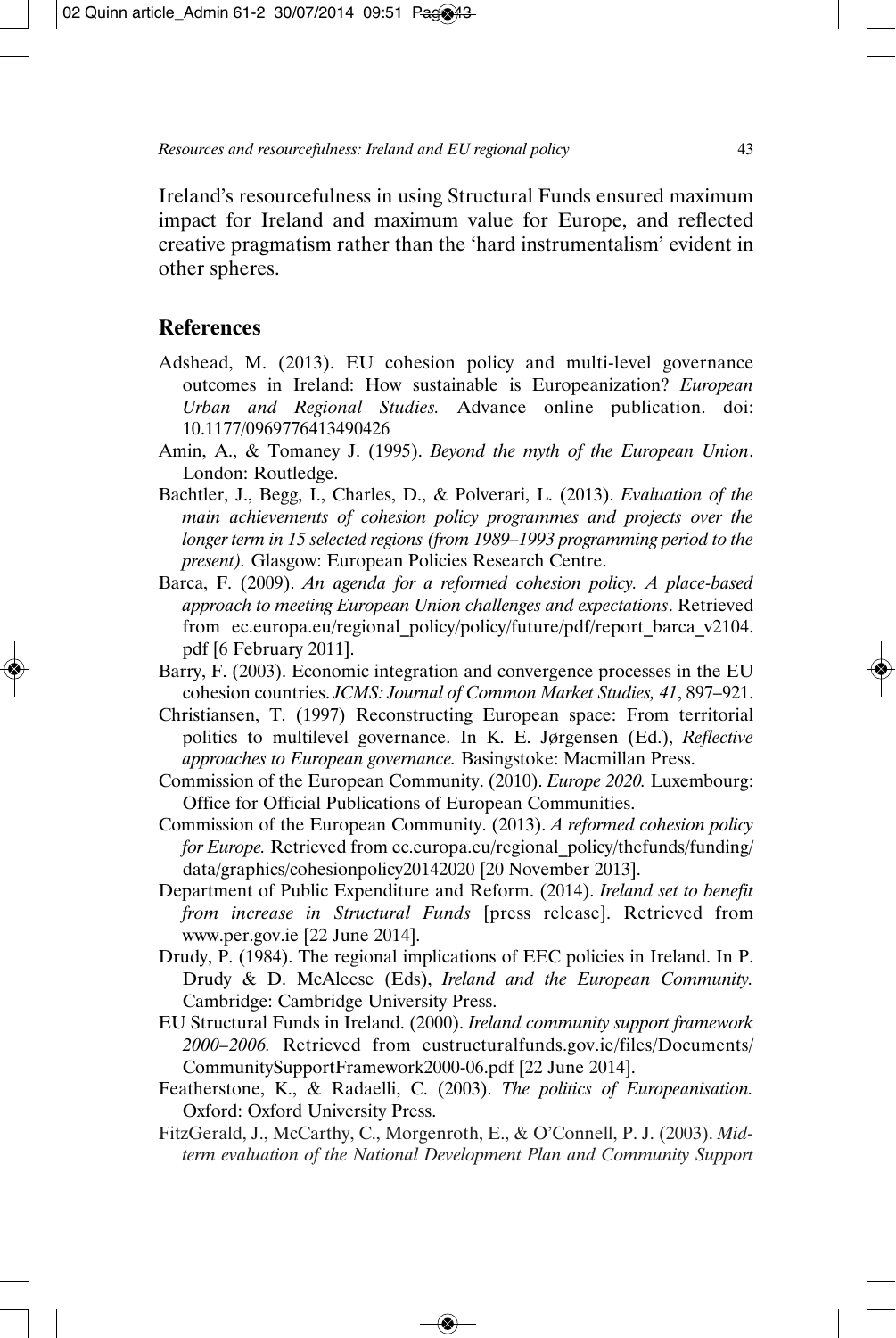*Framework for Ireland, 2000 to 2006.* Dublin: Economic and Social Research Institute.

- Government of Ireland. (1989). *National development plan 1989–93.* Dublin: The Stationery Office.
- Government of Ireland. (2002). *The national spatial strategy 2002–2020: People, places and potential.* Dublin: The Stationery Office.
- Harrop, J. (1996). *Structural funding and employment in the European Union.* Cheltenham: Edward Elgar Publishing Ltd.
- Hart, J. (1985). The European Regional Development Fund and the Republic of Ireland. In M. Keating & B. Jones (Eds), *Regions in the European Community*. Oxford: Clarendon Press.

Hart J., & Laffan, B. (1983). Consequences of the Community's regional and social policies. In D. Coombes (Ed.), *Ireland and the European Communities: Ten years of membership.* Dublin: Gill & Macmillan.

Hoffman, S. (1966). The fate of the nation state. *Daedalus, 95*, 862–915.

Kirby, P. (1997). *Poverty amid plenty.* Dublin: Gill & Macmillan.

- Laffan, B. (1989). While you're over there in Brussels, get us a grant: The management of the structural funds in Ireland. *Irish Political Studies, 4* (1), 43–57.
- Laffan, B. (1996). Ireland: A region without regions The odd man out? In L. Hooghe (Ed.), *Cohesion policy and European integration*. Oxford: Oxford University Press.
- Marks, G. (1993). Structural policy after Maastricht. In A. Cafruny & G. Rosenthal (Eds), *The state of the European Community.* New York: Lynne Rienner.
- Marks, G., Hooghe, L., & Blank, K. (1996). European integration from the 1980s: State-centric v multi-level governance. *Journal of Common Market Studies, 34* (3), 341–78.
- Miller, S. (2013). *Analysing cohesion policy lessons from earlier EU/EC enlargements: Ireland case study report. Report for the GRINCOH project*. Glasgow: European Policies Research Centre.
- Moravcsik, A. (1993). Preferences and power in the European Community: A liberal intergovernmental approach. *Journal of Common Market Studies, 31*, 473–524
- Morgenroth, E. (2007). Economic integration and structural change: The case of Irish regions. In C. Krieger-Boden, E. Morgenroth & G. Petrakos (Eds), *The impact of European integration on regional structural change and cohesion*. London: Routledge.
- Moylan, K. (2011). *Irish regional policy: In search of coherence*. Dublin: Institute of Public Administration.
- Mulreany, M., & Roycroft, J. (1993). The EC structural and cohesion funds. *Administration*, *41* (2), 191–229.
- Murphy, A. (2000). *The 'Celtic Tiger' An analysis of Ireland's economic growth performance.* San Domenico di Fiesole, Italy: Robert Schuman Centre of Advanced Studies, European University Institute.